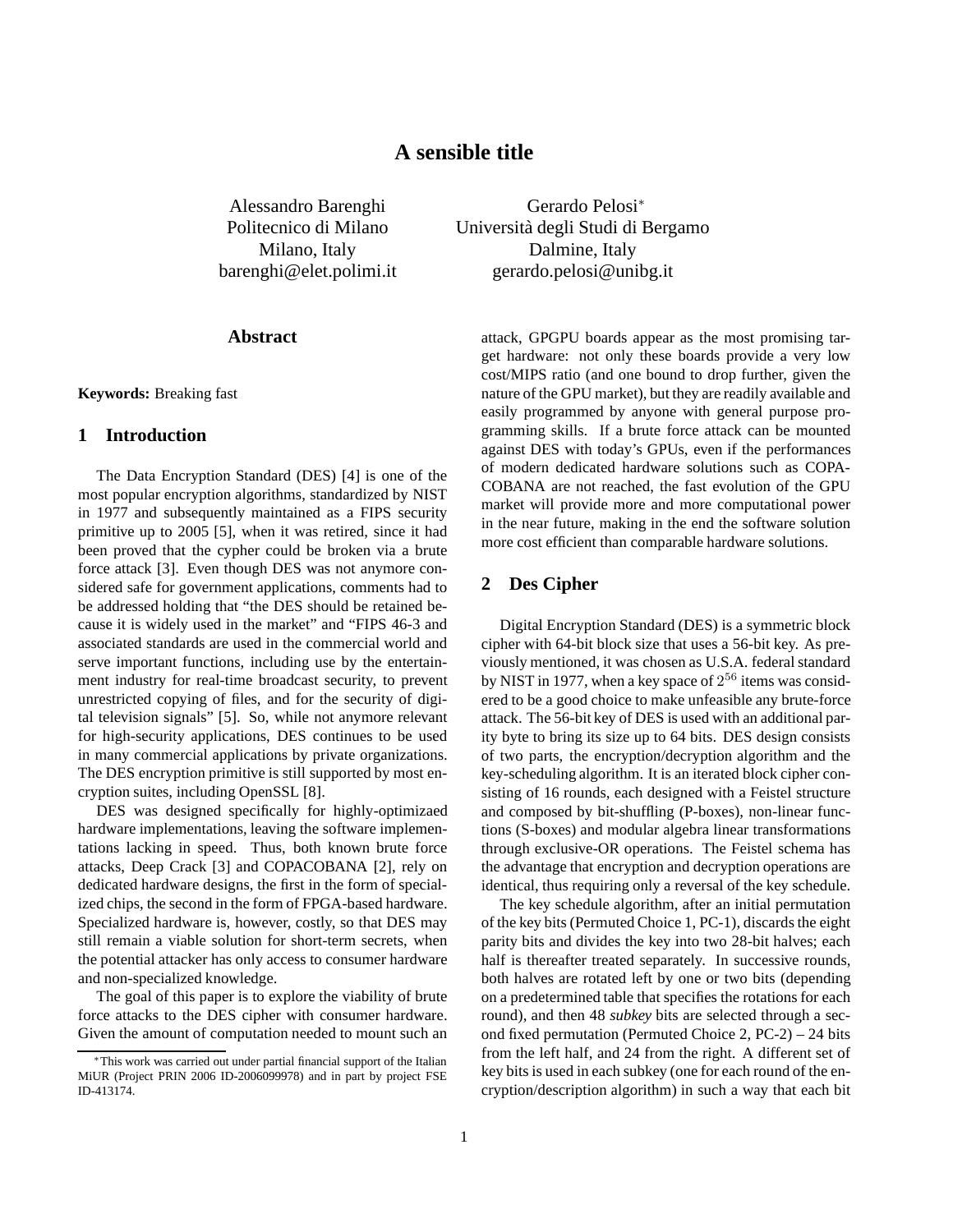is used in 14 out of the 16 subkeys:  $sbk_i$ ,  $i \in \{1, \ldots, 16\}$ .

For encryption, after the 64-bit plaintext is passed through an initial predetermined permutation (IP), the output is divided into two 32-bit blocks  $(L_0, R_0)$ , respectively) in order to serve as input of the first round. In the first round, both the block  $R_0$  and the subkey  $sbk_1$ , are jointly evaluated by the (Feistel)  $F$  function that includes a block expansion operation to align its size to 48 bits, followed by a XOR operation between the subkey and the expanded block and eight substitutions through as mush S-boxes (each with 6 input and 4 outputs). Finally, to the resulting 32-bit value is applied a fixed permutation (P-box). The output from  $F$ function is XORed with  $L_0$  to produce  $R_1$ , whilst  $R_0$  is directly fed to the other input of the first round,  $L_1$ . These operations are iterated for 16 rounds, but after the last round the left and right halves are not swapped and the result is subject to a final permutation (PI) to generate the 64-bit ciphertext. As for decryption, the only difference from encryption lies in the reverse order of the subkeys computed through the key-scheduling algorithm.

The DES cipher was designed to intentionally slow down software implementations. Indeed, permutations of individual bits, or application of an arbitrary function (S-box) to six bits of one word in order to insert a four-bit result into another word, are inefficiently executed on a word-based general-purpose CPU. Eli Biham in [1], was the first to describe a software implementation of DES that exploits the intrinsic bit-level parallelism of the cipher. The basic idea lies in the application of the SIMD (Single Instruction Multiple Data) execution model at level of operations among the n-bit integers of a general purpose CPU. Operations among  $n$ -bit integers may be thought as executed by n virtual processors, each executing the same instruction in parallel but operating on different single bits of data. The implementation reported in [1] encodes the DES block values in a non-standard way in order to mimic the fast hardware implementation with a minimal gate counting and computes each gate by a single instruction. It operates on 64-bit CPU as a SIMD machine with 64 one-bit processors. The execution of permutation and expansion operations do not involve any instruction but only registry renaming. Instead, the substitution functions are translated in a sequence of logical operations that trace out the functionality of gate networks used in the hardware implementation of S-boxes. Although, the S-boxes are implemented in more instructions than the ones needed for the usual look-up implementation, the parallelism of this solution achieves a considerable speed up (about  $\times$ 5), even considering the initial and final translation of the DES blocks in the non-standard representation used by this method.

# **3 Cuda architecture**

#### **copiato secco da quello di PDCAT**

In recent times, Graphics Processing Units (GPUs) have been considered a potential source of computational power for non-graphical applications, due to the ongoing evolution of their programming interfaces and their appealing costperformance figures of merit. Pioneering works attempted to adapt "general purpose" applications using graphic rendering APIs (OpenGL and DirectX) since they were the only way to tap into the GPU computational resources [9].

# 3.1 The NVIDIA GT200 Architectures

Modern GPUs now include hundreds of processing elements grouped in a hierarchical structure. In our case, the NVIDIA GT200 GPU series provides a set of independent multithreaded streaming multiprocessors.

Figure 1 shows an overview of the NVIDIA GT200 streaming processors array which is the part of the GPU architecture responsible for the general purpose computation. Each streaming multiprocessor is composed by a set of 8 streaming processors, two special functional units and a multithreaded instruction issue unit (respectively indicated as SP, SFU and MT-Issue in Figure 1). A SP is a fully pipelined single-issue core with two ALUs and a single floating point unit (FPU). SFUs are dedicated to the computation of transcendental functions and pixel/vertex manipulations. The MT-Issue unit is in charge of mapping active threads on the available SPs.

A multiprocessor is able to concurrently execute groups of 32 threads called *warps*. Since each thread in a warp has its own control flow, their execution paths may diverge due to the independent evaluation of conditional statements; when this happens, the warp serially executes each path. When the warp is executing a given path, all threads that have not taken that path are disabled. If the control flows converge again, the warp is able to return to a single, parallel execution of all threads. Each multiprocessor executes warps much like the *Single Instruction Multiple Data* (SIMD) paradigm, as every thread is assigned to a different SP and every active thread executes the same instruction on different data. The MT-Issue unit weaves threads into warps and schedules an active warp for execution, using a roundrobin policy with aging.

Streaming multiprocessors are in turn grouped in Texture Processor Clusters (TPC). Each TPC includes three streaming multiprocessors in the GT200 architecture.

Finally, the NVIDIA GPU on-board memory hierarchy includes registers (private to each SP), on-chip memory and off-chip memory. The on-chip memory is private to each multiprocessor, and is split into a very small instruction cache, a read-only data cache, and 16 KB of addressable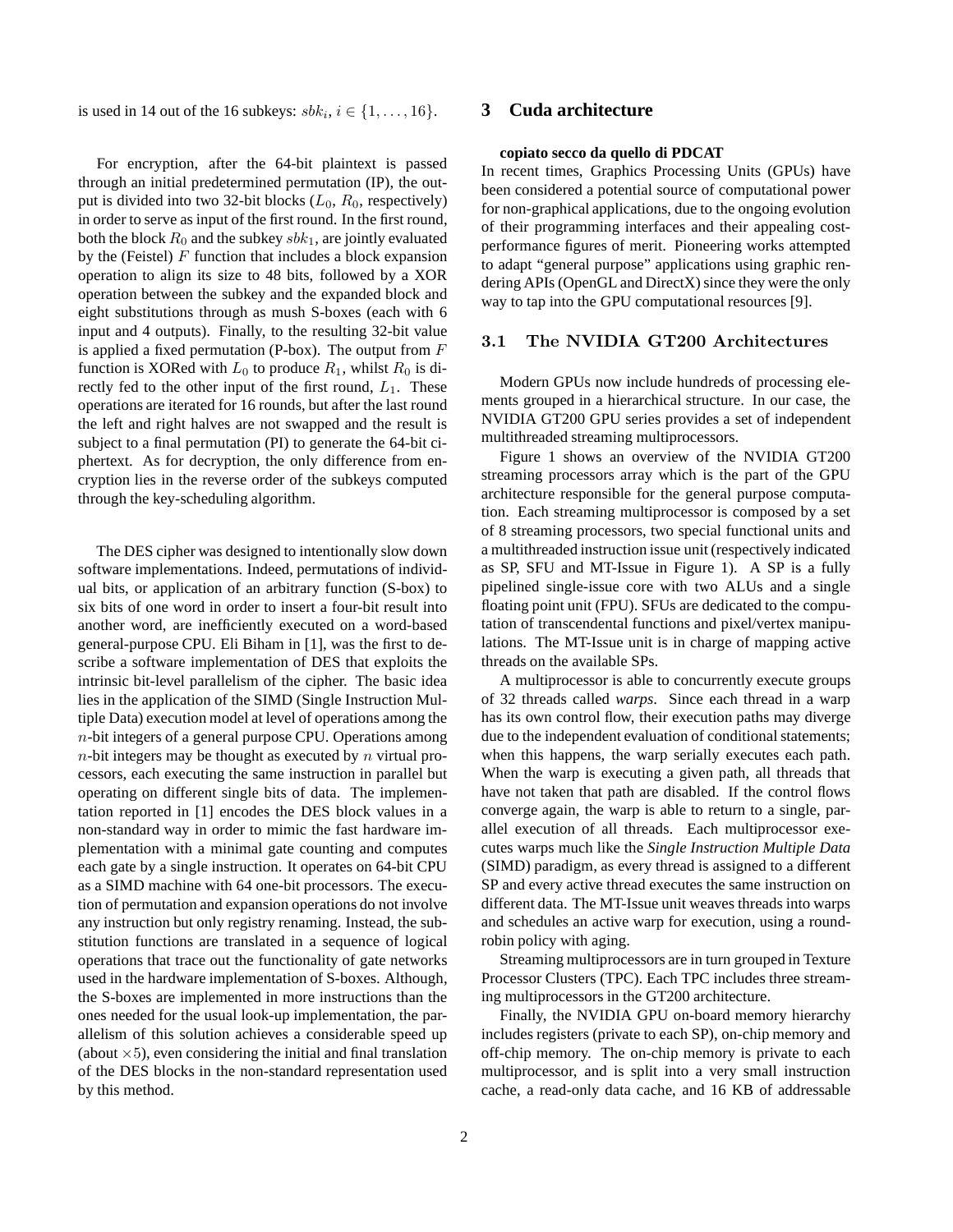

**Figure 1. Sketch of the NVIDIA GT200 streaming processors array architecture: each Texture/Processor Cluster contains three stream multiprocessors. In turn, each stream multiprocessor is composed of eight streaming processor cores (SP), plus two special function units (SFU). Shared memory is local to each stream multiprocessor.**

shared data, respectively indicated as I-cache, C-cache and Shared Memory in Figure 1. This shared memory is organized in 16 banks that can be concurrently accessed, each bank having a single read/write port.

# 3.2 CUDA Programming Model

The Compute Unified Device Architecture (CUDA) [6, 7], proposed by NVIDIA for its G80, G92 and GT200 graphics processors, exposes a programming model that integrates host and GPU code in the same C++ source files. The main programming structure supporting parallelism is an explicitly parallel function invocation (*kernel*) which is executed by a user-specified number of threads. Every CUDA kernel is explicitly invoked by host code and executed by the device, while the host-side code continues the execution asynchronously after instantiating the kernel. The programmer is provided with a specific synchronizing function call to wait for the completion of the active asynchronous kernel computation.

The CUDA programming model abstracts the actual parallelism implemented by the hardware architecture, providing the concepts of *block* and *thread* to express concurrency in algorithms. A block captures the notion of a group of concurrent threads. Blocks are required to execute independently, so that it has to be possible to execute them in any order (in parallel or in sequence). Therefore, the synchroniza-

tion primitives semantically act only among threads belonging to the same block. Intra-block communications among threads use the *logical shared memory* associated with that block.

Since the architecture does not provide support for message-passing, threads belonging to different blocks must communicate through *global memory*. The global memory is entirely mapped to the off-chip memory. The concurrent accesses to logical shared memory by threads executing within the same block are supported through an explicit barrier synchronization primitive.

A kernel call-site must specify the number of blocks as well as the number of threads within each block when executing the kernel code. The current CUDA programming model imposes a capping of 512 threads per block.

The mapping of threads to processors and of blocks to multiprocessors is mainly handled by hardware controller components. Two or more blocks may share the same multiprocessor through mechanisms that allow fast context switching depending on the computational resources used by threads and on the constraints of the hardware architecture. The number of concurrent blocks managed by a single multiprocessor is currently limited to 8.

In addition to the logical shared memory and the global memory, in the CUDA programming model each thread may access a *constant* memory. An access to this read-only